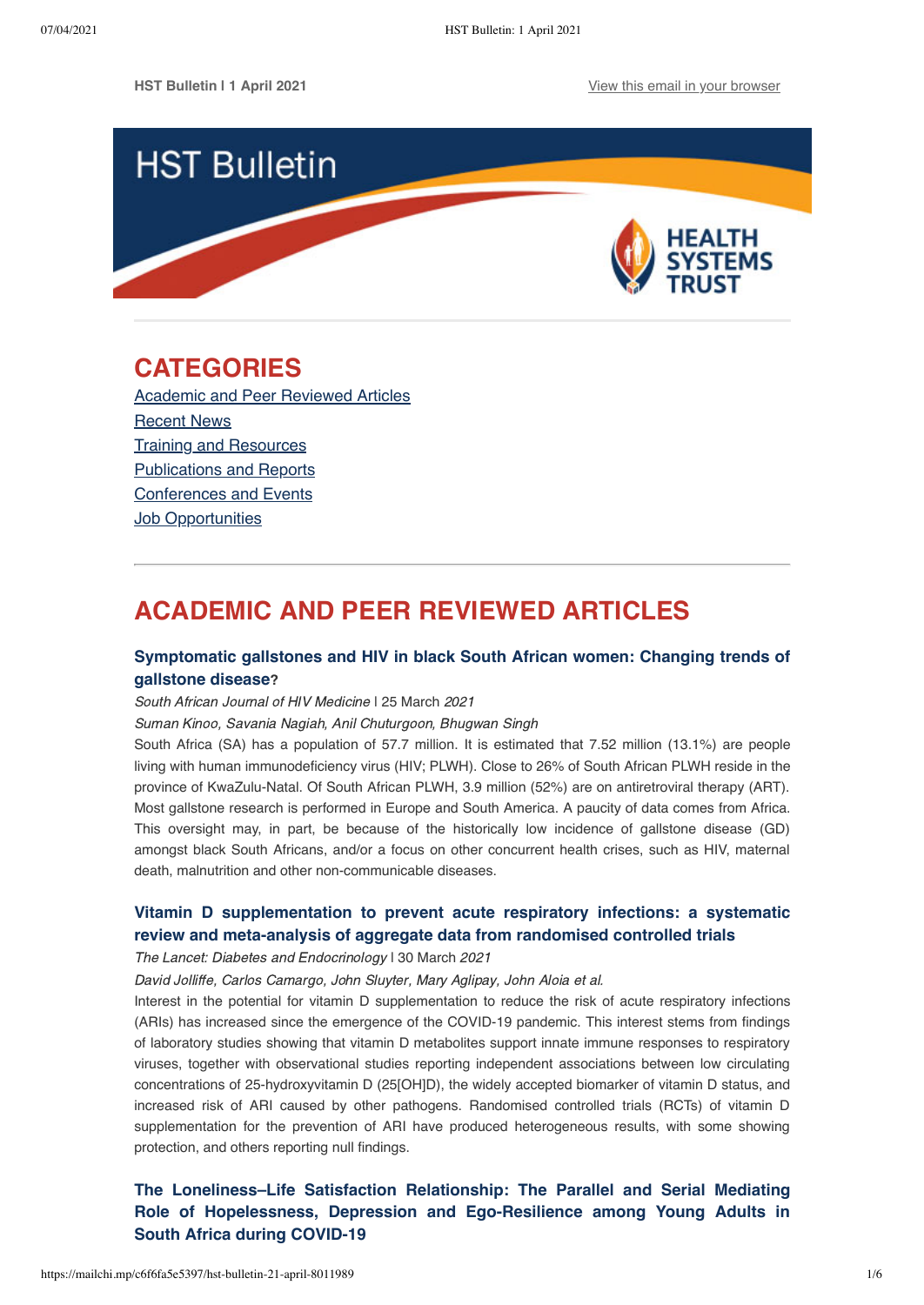## MDPI | 31 March 2021

### Anita Padmanabhanunni and Tyrone Pretorius

Recently, with the onset of the COVID-19 pandemic, several lockdown and stay-at-home regulations have been implemented worldwide. In this regard, loneliness has been identified as the signature mental health consequence of this pandemic. The aim of this study is to explore the associations among loneliness, hopelessness, depression, ego-resilience and life satisfaction in a random sample of young adults ( $N =$ 337) at a university in the Western Cape of South Africa. Parallel and serial mediation analysis supported the hypothesis that loneliness is associated with hopelessness, which in turn is associated with depression, and that ego-resilience mediates the association between all the negative indices of psychological well-being and life satisfaction. These findings suggest that mental health interventions that boost ego-resilience and target loneliness may help in dealing with the mental health consequences of COVID-19.

## **[What Are LGBT+ Inequalities in Health and Social Support—Why Should We Tackle](https://www.mdpi.com/1660-4601/18/7/3612/htm) Them?**

#### MDPI | 31 March 2021

#### Julie Fish, Kathryn Almack, Trish Hafford-Letchfield, Michael Toze

Health inequalities are differences in health experiences and outcomes which arise through the everyday circumstances of people's lives and the appropriateness of the systems put in place to support them. Such differences stem from social inequalities. As they can be alleviated through social policy, they are a key concern for global public health. Worldwide, they are the focus of governmental efforts to reduce avoidable differences in health (e.g., in the UK, Health equity in England 2020 and in the USA, Healthy People 2030). The salience of health inequalities in public life cannot be over-emphasized; for example, it has informed policymaking since Engels' 1845 ground-breaking text on the condition of the working class in England and numerous policy initiatives since then (e.g., in the UK, The Black Report 1979, The Acheson Inquiry 1998, Fair Society, Healthy Lives 2010).

## **[Turning threats into opportunities: how to implement and advance quality TB](https://onlinelibrary.wiley.com/doi/full/10.1002/jia2.25696) services for people with HIV during the COVID‐19 pandemic and beyond**

#### Journal of the International Aids Society | 31 Marc 2021

Teri Roberts, Suvanand Sahu, James Malar, Timur Abdullaev, Wim Vandevelde et al.

Until COVID-19, tuberculosis (TB) was the leading infectious disease killer globally, including among people with HIV, who are disproportionally affected by TB. In 2019, at least 1.2 million people died from TB, of which 12% were children and 208,000 had HIV, reflecting a third of AIDS deaths. The Political Declaration on the Fight against Tuberculosis resulting from the United Nations High Level Meeting (UNHLM) on TB in September 2018 committed world leaders to a number of targets by 2022, including prioritizing high-risk populations, which include people with HIV, and providing TB preventive treatment (TPT) to six million people with HIV, with the latter insufficiently ambitious and warranting review. Thus, successfully reaching the targets of ending TB and ending AIDS as a public health threat by 2030 are clearly intertwined.

## **[Effects of the COVID-19 pandemic on maternal and perinatal outcomes: a systematic](https://www.thelancet.com/journals/langlo/article/PIIS2214-109X(21)00079-6/fulltext?utm_campaign=lancetcovid21&utm_content=160438022&utm_medium=social&utm_source=twitter&hss_channel=tw-27013292) review and meta-analysis**

#### The Lancet Global Health ǀ 31 March 2021

Barbara Chmielewska, Imogen Barratt, Rosemary Townsend, Erkan Kalafat, Prof Jan van der Meulen, et al.

The COVID-19 pandemic has had a profound impact on health-care systems and potentially on pregnancy outcomes, but no systematic synthesis of evidence of this effect has been undertaken. The study aimed to assess the collective evidence on the effects on maternal, fetal, and neonatal outcomes of the pandemic.

**[\(Return to Top\)](#page-0-1)**

# <span id="page-1-0"></span>**RECENT PUBLIC HEALTH NEWS**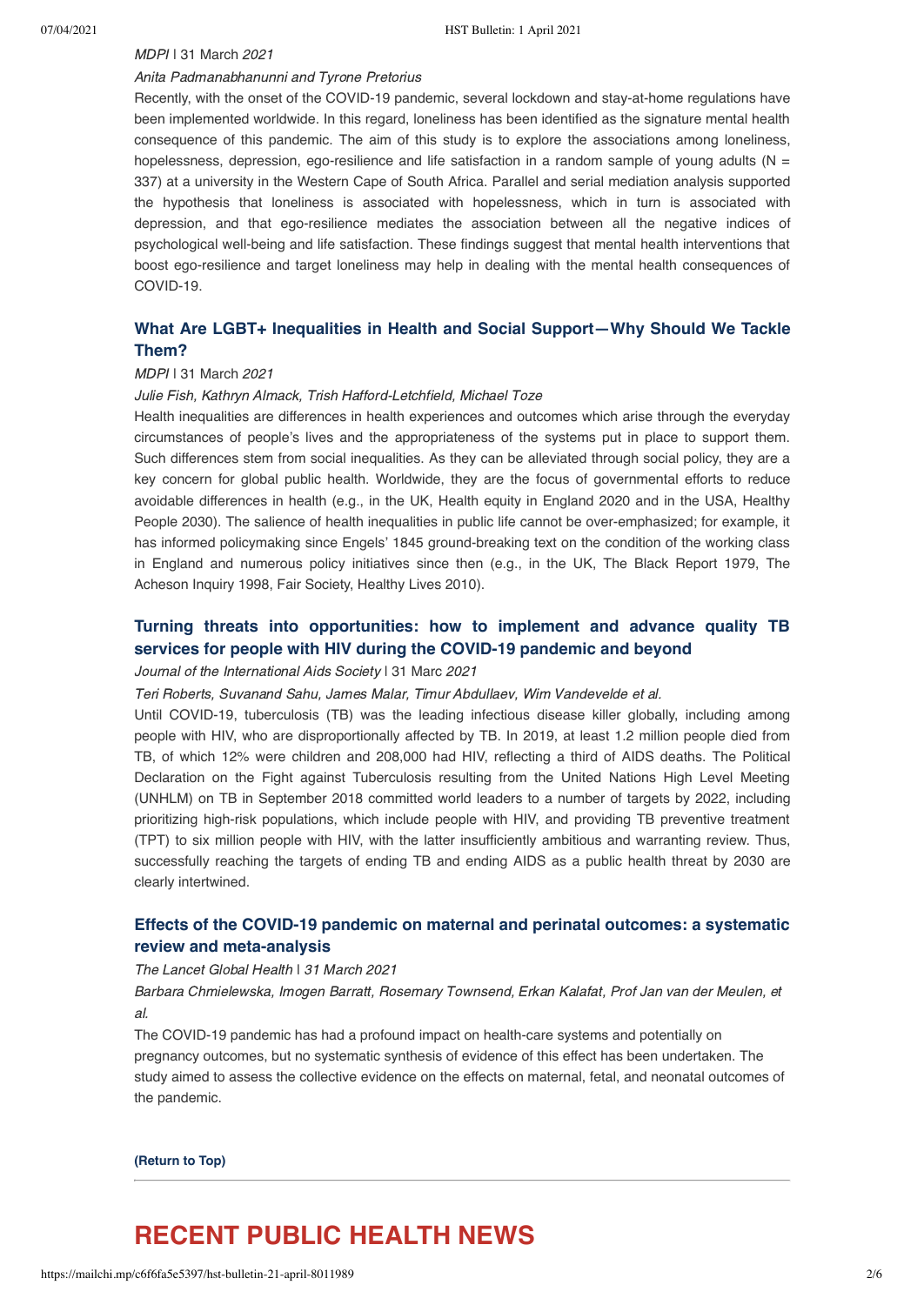## **[Diabetes drug appears to exploit vulnerability of AIDS-causing retrovirus HIV](https://www.news-medical.net/news/20210329/Diabetes-drug-appears-to-exploit-vulnerability-of-AIDS-causing-retrovirus-HIV.aspx)**

## News Medical | 29 March 2021

A team led by scientists at the UNC School of Medicine discovered an important vulnerability of the AIDScausing retrovirus HIV, and has shown in preclinical experiments that a widely used diabetes drug, metformin, seems able to exploit this vulnerability. The scientists, whose study is published in Nature Immunology, found that HIV, when it infects immune cells called CD4 T cells, helps fuel its own replication by boosting a key process in the cells' production of chemical energy. They also found that the diabetes drug metformin inhibits the same process and thereby suppresses HIV replication in these cells, in both cell-culture and mouse experiments.

## **[What's the Cost of Getting the Global AIDS Strategy on Track by 2025?](https://www.poz.com/article/cost-getting-global-aids-strategy-track-2025)**

## POZ | 30 March 2021

The Joint United Nations Programme on AIDS (UNAIDS) has released a new global AIDS strategy for the next five years. The plan sets targets and lays out policies that will not only help end AIDS as a global health threat by 2030 but also get those efforts back on track after the setbacks posed by the COVID-19 pandemic. What's more, the plan focuses on health equity by taking aim at the inequalities that fuel the HIV/AIDS epidemic. For the strategy to succeed, it will cost an estimated \$29 billion a year, according to a press release on the report by UNAIDS.

## **[Global leaders unite in urgent call for international pandemic treaty](https://www.who.int/news/item/30-03-2021-global-leaders-unite-in-urgent-call-for-international-pandemic-treaty)**

## WHO | 30 March 2021

The international community should work together "towards a new international treaty for pandemic preparedness and response" to build a more robust global health architecture that will protect future generations, world leaders said in a commentary published today in several newspapers around the world. "There will be other pandemics and other major health emergencies. No single government or multilateral agency can address this threat alone," the leaders say in their article. "The question is not if, but when. Together, we must be better prepared to predict, prevent, detect, assess and effectively respond to pandemics in a highly coordinated fashion. The COVID-19 pandemic has been a stark and painful reminder that nobody is safe until everyone is safe."

## **[WHO experts say COVID probably came to humans from animals](https://ewn.co.za/2021/03/30/who-experts-say-covid-probably-came-to-humans-from-animals)**

### EWN | 30 March 2021

A team of international experts will present details on Tuesday of their findings from a mission to China, which concluded COVID-19 probably passed to humans from a bat via an intermediary animal, all but ruling out a laboratory leak. But the report, drafted by World Health Organization-appointed international experts and their Chinese counterparts, offers no definitive answers on how the new coronavirus jumped to humans. AFP obtained a copy of the final report ahead of its official publication on Tuesday.

## **[3 ways another Covid wave could hit South Africa: Discovery](https://businesstech.co.za/news/trending/479859/3-ways-another-covid-wave-could-hit-south-africa-discovery/)**

## BusinessTech | 31 March 2021

Medical aid Discovery Health has published three scenarios that detail when and where a third wave of Covid-19 infections could impact South Africa. Discovery said that the scenarios are based on an analysis of its 3.7 million medical scheme beneficiaries, around 7% of the country's population. "It is in our hands to save lives. Our personal behaviour, and that of the people around us, will be a large determinant of which scenario our country experiences," said Ryan Noach, chief executive of Discovery Health.

## **[Court to rule on Ivermectin use for Covid-19](https://www.iol.co.za/pretoria-news/news/court-to-rule-on-ivermectin-use-for-covid-19-7a0f2058-c0ba-4ffc-b91d-0ee18513bf75)**

### IOL | 31 March 2021

The public will finally know tomorrow exactly how they will be able to use ivermectin if they so wish in the treatment of Covid-19. Various parties, including AfriForum and Pretoria East medical doctor George Coetzee, fought in the Gauteng High Court, Pretoria, for the legal use of the so-called 'wonder drug' in combating the virus. Settlements were reached in the four different applications before court yesterday with the South African Health Products Regulatory Authority (Sahpra). But Judge Cassim Sardiwalla called the parties to chambers later, as he wanted them to negotiate one consolidated order rather than four different orders on the same subject.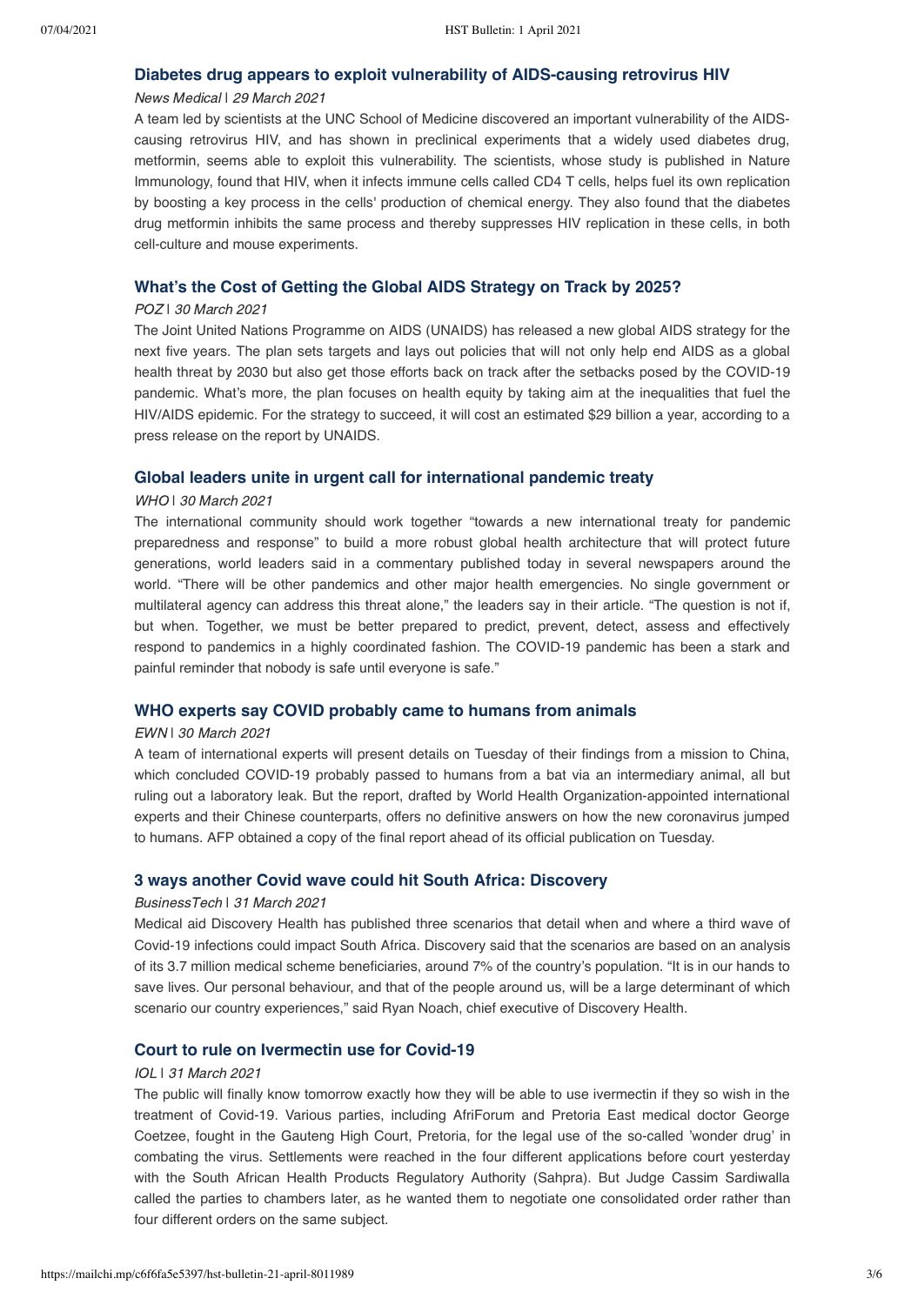## **[Opinion: Longer HIV treatment supplies can support better long term adherence](https://www.spotlightnsp.co.za/2021/03/31/opinion-longer-hiv-treatment-supplies-can-support-better-long-term-adherence/)**

### Spotlight | 31 March 2021

Over the past decade, South Africa's HIV response has come a long way. However, more than 2.3 million people living with HIV in South Africa are still not on lifesaving antiretroviral treatment (ART) — either because they do not know their HIV status, or more worryingly having been diagnosed with HIV and possibly having started treatment and then stopped. One of the biggest challenges now facing South Africa's HIV response is how to support many more people living with HIV to engage or re-engage and then stay on treatment.

## **[What is herd immunity anyway? Here's how many people South Africa should](https://bhekisisa.org/multimedia/2021-04-01-what-is-herd-immunity-anyway-heres-how-many-people-south-africa-should-vaccinate/) vaccinate**

#### Bhekisisa | 1 April 2021

Herd immunity means that enough people are protected from a disease, such as COVID-19, so that it can no longer spread within a population. People can gain immunity in two ways. They can get infected with the virus and build up natural immunity, or they can get immunity by being vaccinated. The government estimates that 67% of South Africa would need to have immunity to stop COVID from spreading.

**[\(Return to Top\)](#page-0-1)**

# <span id="page-3-0"></span>**TRAINING AND RESOURCES**

## **[Cochrane Clinical Answers](https://www.cochranelibrary.com/cca/about)**

Cochrane Clinical Answers (CCAs) provide a readable, digestible, clinically focused entry point to rigorous research from Cochrane Reviews. They are designed to be actionable and to inform point-of-care decision-making. CCAs form a key strand of Cochrane's Knowledge Translation strategy, providing concise, evidence-based answers to Patient, Intervention, Comparison, Outcome (PICO) clinical questions based on Cochrane Reviews. The product was developed in partnership between Cochrane and Wiley and in 2018 became part of the suite of databases available to all Cochrane Library subscribers.

## **[Health Equity Assessment Toolkit](https://www.who.int/data/gho/health-equity/assessment_toolkit)**

The Health Equity Assessment Toolkit is a software application that facilitates the assessment of withincountry health inequalities. It was developed for use on desktop or laptop computers and mobile devices (minimum screen size of 7.9 inches recommended).

#### **[\(Return to Top\)](#page-0-1)**

# <span id="page-3-1"></span>**PUBLICATIONS AND REPORTS**

### **[Deloitte's 2021 Global Health Care Outlook](https://www2.deloitte.com/global/en/pages/life-sciences-and-healthcare/articles/global-health-care-sector-outlook.html)**

A number of foundational shifts are arising from and being exacerbated by COVID-19's spread. Examples include consumers' increasing involvement in health care decision-making; the rapid adoption of virtual health and other digital innovations; the push for interoperable data and data analytics use; and unprecedented public-private collaborations in vaccine and therapeutics development. Amid these dynamics, governments, health care providers, payers, and other stakeholders around the globe are being challenged to quickly pivot, adapt, and innovate. In our 2021 Global Health Care Outlook, we look in detail at six issues driving change in the health care sector and present questions and actions health leaders should consider in the coming year. How stakeholders analyze, understand, and respond to these issues will shape their ability to navigate from recovering to thriving in the post-pandemic "new normal" and advance their journey along the path to the Future of Health.

## **[COVID-19 special public health surveillance bulletin](https://www.nicd.ac.za/diseases-a-z-index/covid-19/surveillance-reports/special-public-health-surveillance-bulletin/)**

These special issues will serve as a vehicle for the critical analysis of current and retrospective COVID-19 disease incidence / public health information in South Africa. Various manuscript types will be considered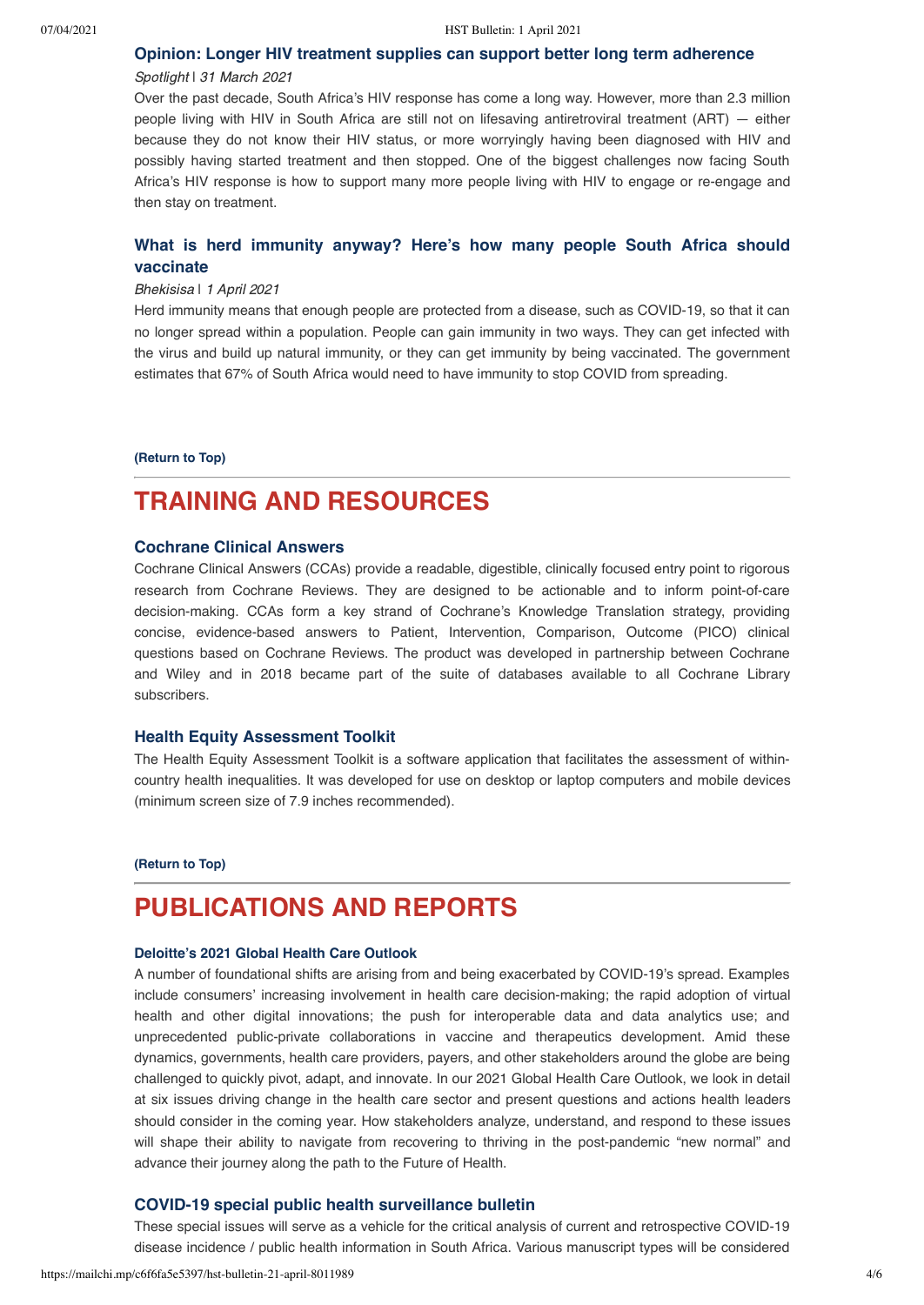for publication including surveillance and outbreak reports, reviews, case studies and clinical guidelines. With these special issues, we aim for rapid review and publication of accepted manuscripts so that pertinent information can be distributed timeously.

## **[\(Return to Top\)](#page-0-1)**

# <span id="page-4-0"></span>**CONFERENCES AND EVENTS**

## **Webinar: reINVENT & reBUILD - [stronger, fairer more inclusive physical activity](https://www.who.int/news-room/events/detail/2021/04/06/default-calendar/webinar-reinvent-rebuild-stronger-fairer-more-inclusive-physical-activity-systems-for-all) systems for all**

This WHO webinar is held to celebrate the International Day of Sport for Development and Peace (IDSDP) on 6 April 2021. This webinar will discuss the importance of physical activity and sport for mental and physical health for people of all ages and abilities and the challenges and opportunities presented to physical activity and sport system by COVID-19.

**[\(Return to Top\)](#page-0-1)**

# <span id="page-4-1"></span>**JOB OPPORTUNITIES**

**[South African Medical Research Council, Gender and Health Research Unit:](https://www.samrc.ac.za/job-opportunities) Research Technologist – Social Science Research Assistant** Closing Date: 4 April 2021

**[South African Medical Research Council, Non-Communicable Diseases Research](https://www.samrc.ac.za/job-opportunities) Unit: Specialist Scientist – Food Environment and Dietary Quality** Closing Date: 11 April 2021

**[\(Return to Top\)](#page-0-1)**



Copyright © 2018 Health Systems Trust, All rights reserved.

**Our mailing address is:**

hst@hst.org.za

Want to change how you receive these emails? You can [update your preferences](https://hst.us14.list-manage.com/profile?u=72d7614ab973e486252cafb97&id=ac4ca52ce0&e=[UNIQID]&c=12495508ca) or [unsubscribe from this list](https://hst.us14.list-manage.com/unsubscribe?u=72d7614ab973e486252cafb97&id=ac4ca52ce0&e=[UNIQID]&c=12495508ca)